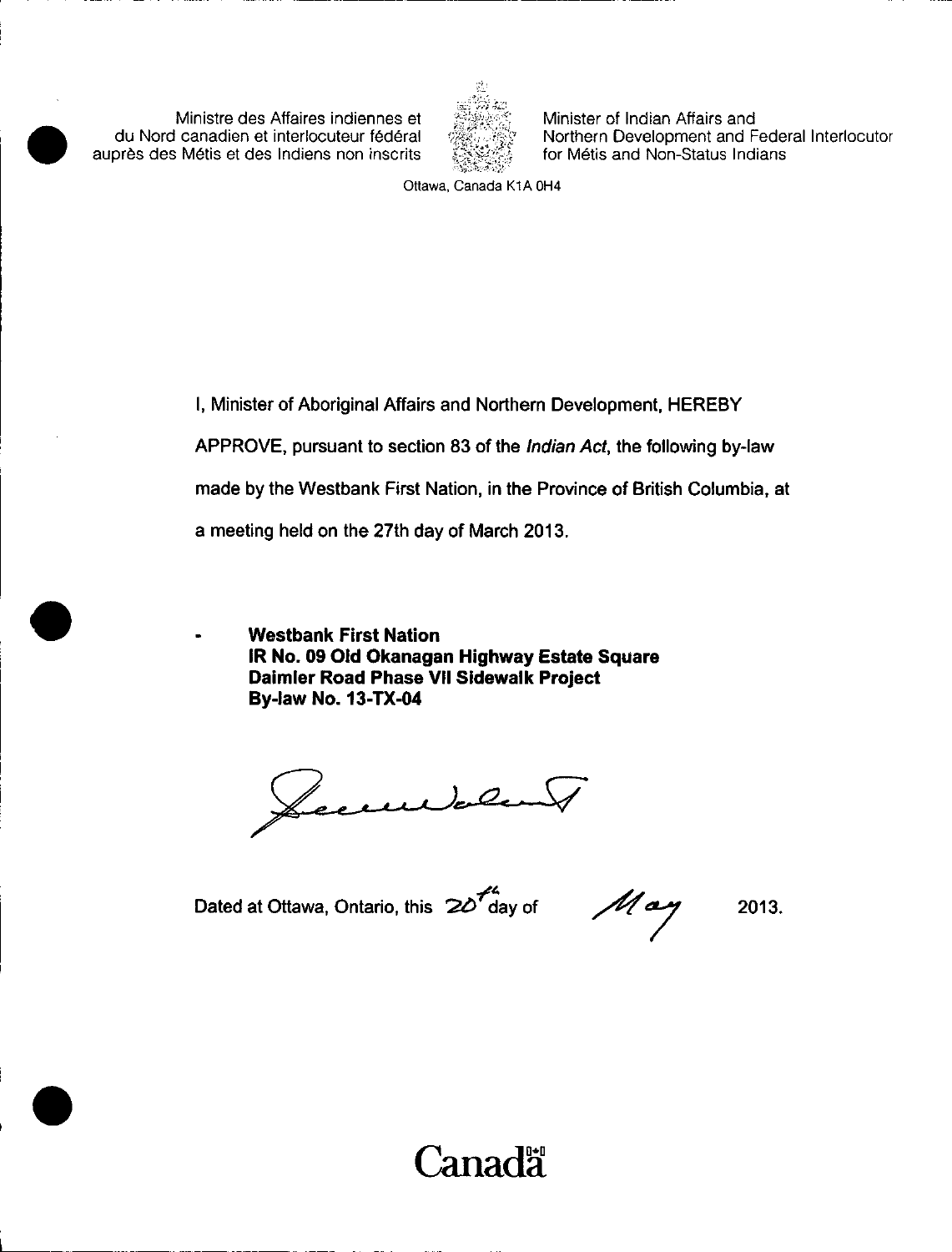Ministre des Affaires indiennes et du Nord canadien et interlocuteur federal aupres des Metis et des Indiens non inscrits



Minister of Indian Affairs and Northern Development and Federal Interlocutor for Métis and Non-Status Indians

Ottawa, Canada K1A OH4

I, Minister of Aboriginal Affairs and Northern Development, HEREBY APPROVE, pursuant to section 83 of the *Indian Act*, the following by-law made by the Westbank First Nation, in the Province of British Columbia, at a meeting held on the 27th day of March 2013.

Westbank First Nation IR No. 09 Old Okanagan Highway Estate Square Daimler Road Phase VII Sidewalk Project By -law No. 13 -TX -04

Lecculate

Dated at Ottawa, Ontario, this  $20<sup>7</sup>$ day of

May

2013.

# Canadä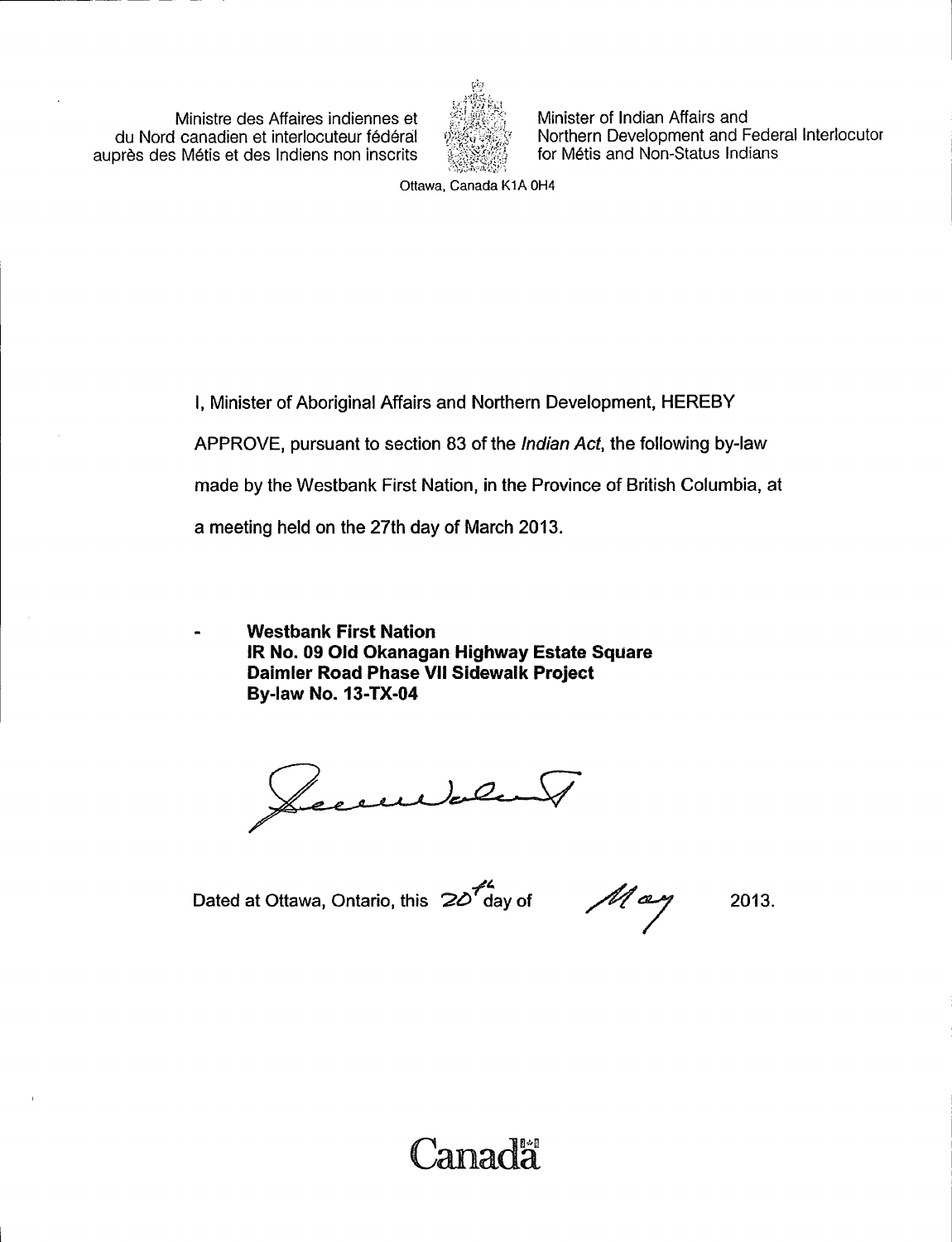### WESTBANK FIRST NATION STAFF REPORT TO COUNCIL

DATE PREPARED: March 16, 2013

DATE OF COUNCIL MEETING: March 27, 2013

PREPARED BY: ERNEST JACK SURVEYOR OF TAXES

DEPARTMENT: FINANCE / TAXATION

#### Title of Report Third and Final reading of IR No. 09 OId Okanagan Highway Estate Square Daimler Road Phase VII Sidewalk Capital Project Bylaw 13 -TX -04

**ISSUE:** Under bylaw 13-TX-04, WFN will authorize the spending of \$750,000.00 to do the Old Okanagan Highway Estate Square Daimler Road Phase VII Sidewalk Project on IR No. 09.

RECOMMENDATION: Request that Chief and Council give third and final reading to IR No. 09 Old Okanagan Highway Estate Square Daimler Road Phase VII Sidewalk Project Capital Expenditure Bylaw 13-TX-04.

#### RESOLUTION:

Required ( if <sup>a</sup> hard copy resolution is required it must be attached)

#### Not Required

**BACKGROUND:**  $1^{st}$  reading was given March 11, 2013 and was presented to the Advisory Council March 12, 2013 for review and recommendation to Chief and Council of IR No. 09 OId Okanagan Highway Daimler Road Phase VII Sidewalk Project Capital Expenditure Bylaw 13-TX-04 for the sidewalk construction in the amount of \$750,000.00.

OPTIONS: To proceed with third and final reading of the OId Okanagan Highway Estate Square Daimler Road Phase VII Sidewalk Capital Expenditure Project.

| Staff reports must be submitted to the Council Secretariat by the end of day on the<br>$\parallel$ Wednesday preceding the date of the Council meeting. |                      |  |
|---------------------------------------------------------------------------------------------------------------------------------------------------------|----------------------|--|
| Approved by Manager: $\cancel{\mathscr{D}\mathscr{D}}$                                                                                                  | Date: $03 - 16 - 15$ |  |
| Reviewed by Council Secretariat:                                                                                                                        | Date:                |  |
| Approved by Director of Operations:                                                                                                                     | Date:                |  |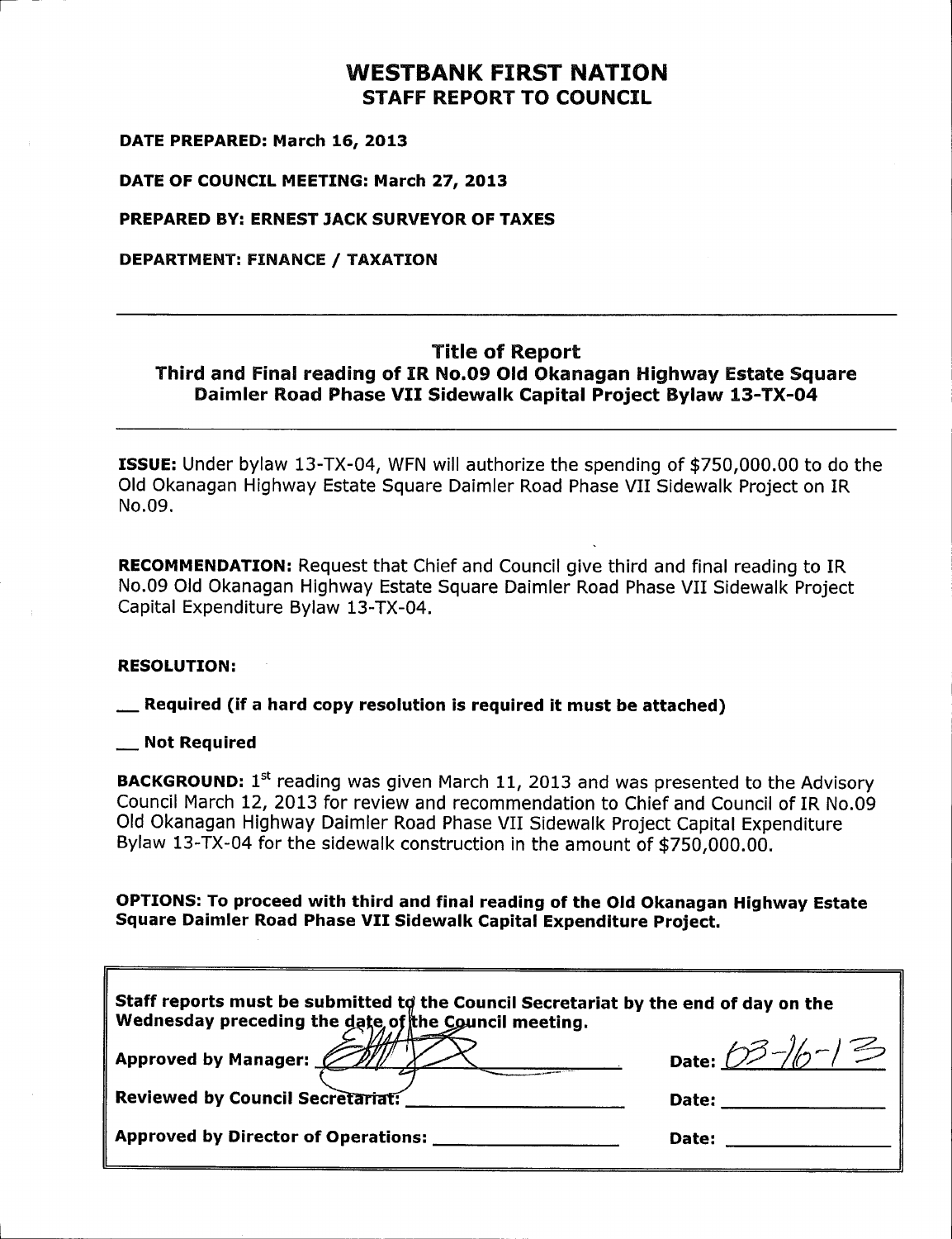### WESTBANK FIRST NATION IR No.09 OLD OKANAGAN HIGHWAY ESTATE SQUARE DAIMLER ROAD PHASE VII SIDEWALK CAPITAL EXPENDITURE BY -LAW NO. 13 -TX -04

To authorize the expenditure of <sup>a</sup> maximum of Seven Hundred and Fifty Thousand Dollars  $(*750,000)$  from money raised pursuant to section 83(1) of the *Indian Act*, for the purpose of completing the construction of Old Okanagan Highway Estate Square Daimler Road Phase VII Sidewalk Project within the Tsinstikeptum Indian Reserve No. 09.

#### WHEREAS:

- A. Pursuant to Section 83(1) of the *Indian Act* and the Westbank First Nation's inherent right of self-government, the Westbank First Nation has enacted the Westbank First Nation Property Taxation By-law, 95-TX-08 (the "Taxation By-law");
- B. In accordance with section 12(3)(1) of the Taxation By-law, the Westbank First Nation annually deposits Ten (10%) percent of annual gross taxes in a cumulative capital projects fund (the "Cumulative Fund") to be used from time to time for such capital projects as may be authorized by separate by -law;
- C. Pursuant to the Westbank First Nation Expenditure By -law, 1995, amended by By -law 97-TX-03 (the "Expenditure By-law"), the Westbank First Nation is authorized to expend moneys raised pursuant to the Taxation By -law for local purposes, including the provision of Local Services on Reserve and capital projects;
- D. Westbank First Nation deems it desirable and in the best interest of the community to advance funds to complete the Old Okanagan Highway Estate Square Daimler Road Phase VII Sidewalk on Tsinstikeptum Indian Reserve No.09.
- E. The Westbank First Nation has concluded the total cost of construction of Old Okanagan Highway Estate Square Daimler Road Sidewalk Phase VII on Tsinstikeptum Indian Reserve No.09 to be not more than \$750,000 as outlined in Schedule "A" to this By-law.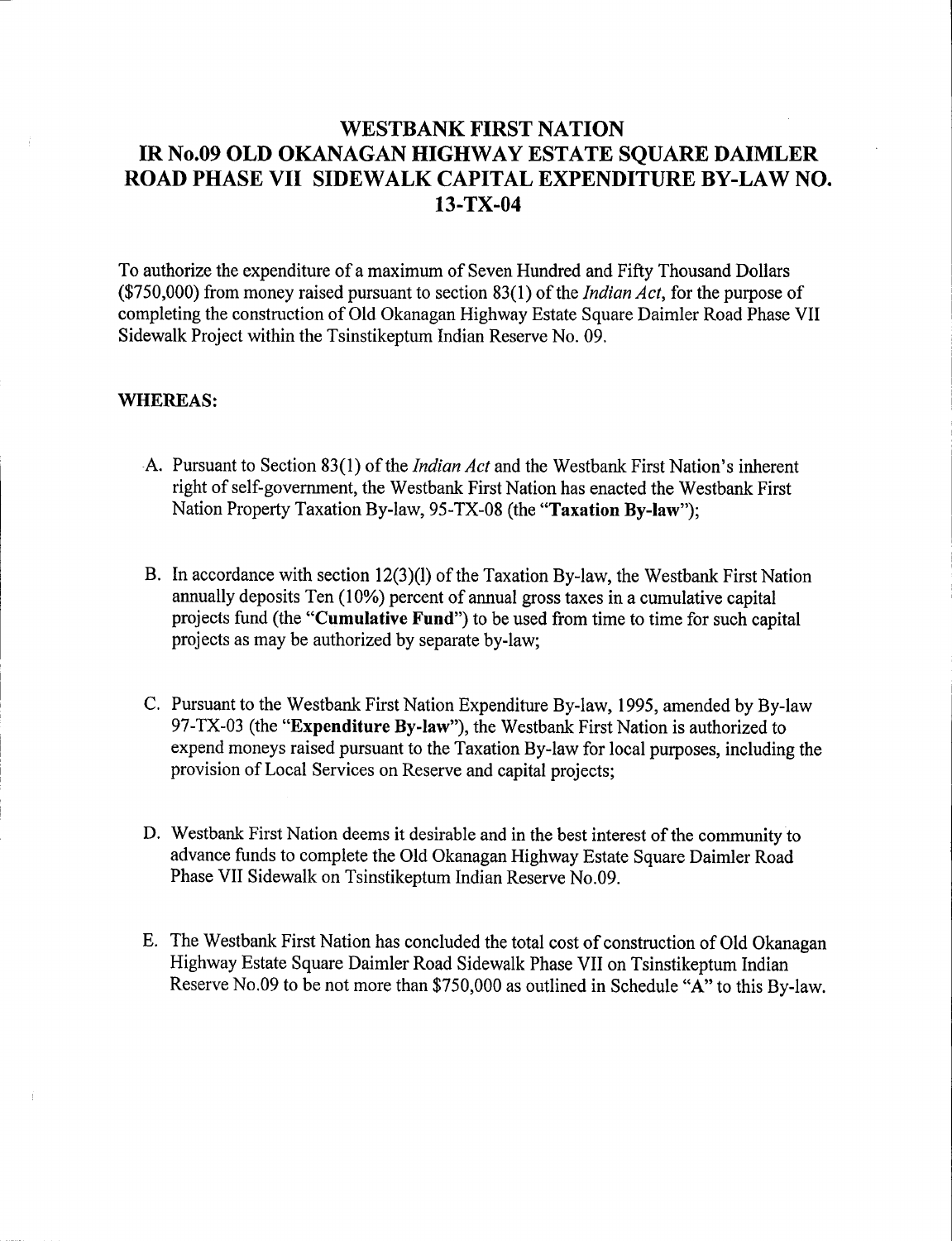NOW THEREFORE, the Council of the Westbank First Nation hereby enacts the following bylaw;

#### SHORT TITLE

1. This By -law may be cited for all purposes as the IR No.09 Old Okanagan Highway Estate Square Daimler Road Sidewalk Phase VII Project Capital Expenditure By-law No. 13-TX-04.

#### EXPENDITURE AUTHORIZATION

- 2. The Westbank First Nation hereby acknowledges that it is in the best interests of all community and band members of the Westbank First Nation to proceed with the Old Okanagan Highway Estate Square Daimler Road Phase VII Sidewalk Project as summarized in Schedule "A" to this By -law.
- 3. The Westbank First Nation hereby approves the expenditure of not more than Seven Hundred and Fifty Thousand (\$750,000) Dollars from the Cumulative Fund for the purposes of the Old Okanagan Highway Estate Square Daimler Road Phase VII Sidewalk Project (the "Project Funds").
- 4. The Westbank First Nation also authorizes the expenditure of all or a portion of the Project Funds to acquire all such lands, easements, rights-of-way, licences, permits, rights and authorities as may be required or desirable for or in connection with the IR No. 09 Old Okanagan Highway Estate Square Daimler Road Phase VII Sidewalk Project.
- 5. Any of the Project Funds not expended on the IR No.09 Old Okanagan Highway Estate Square Daimler Road Phase VII Sidewalk Project or incidental costs related thereto, will be reimbursed to and deposited in the Cumulative Fund upon completion of the IR No. 09 Old Okanagan Highway Estate Square Daimler Road Phase VII Sidewalk Project.
- 6. All revenue collected related to this By -law will be reimbursed to " the Cumulative Fund".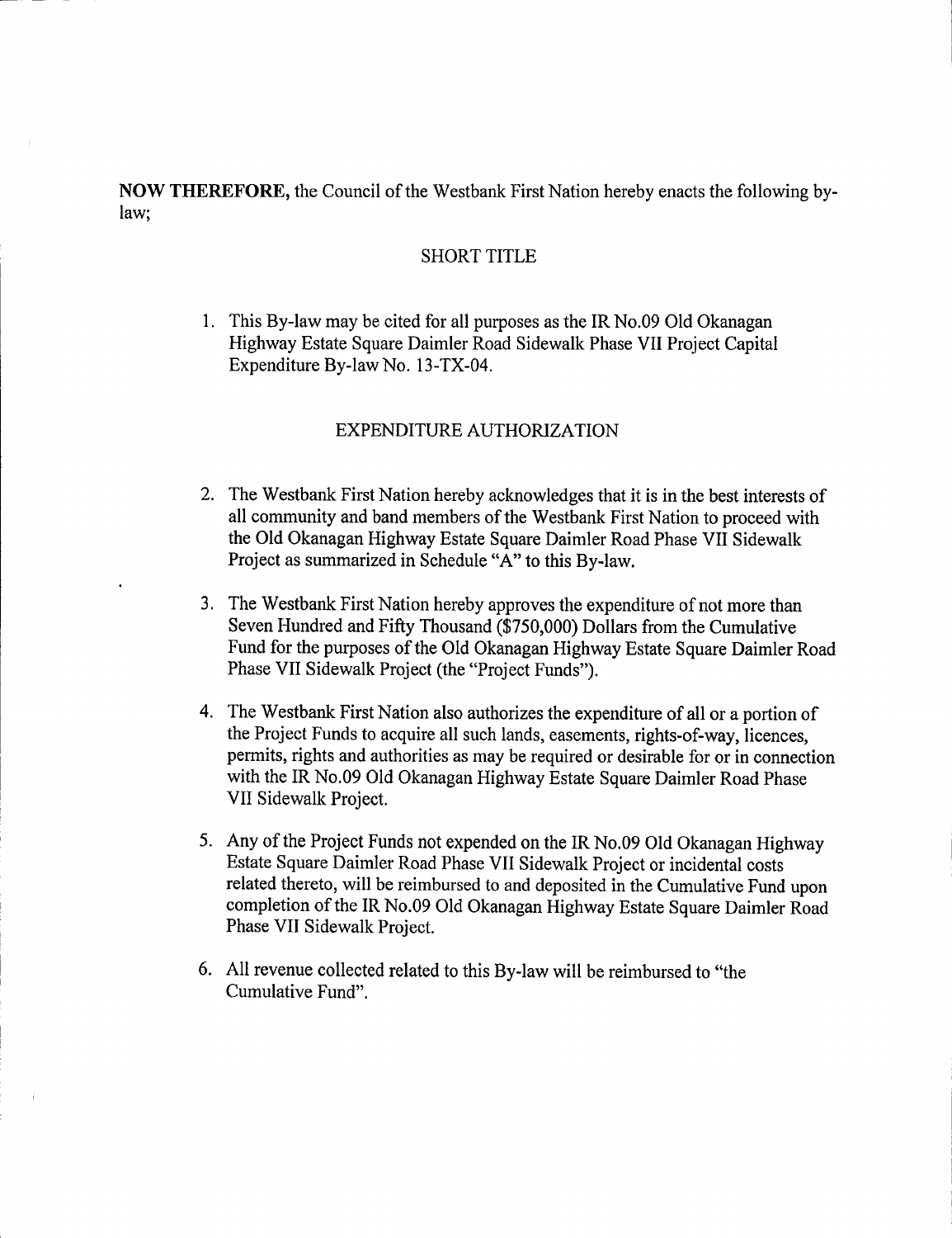#### EFFECTIVE

7. This By -law comes into full force and effect upon approval by the Minister of Aboriginal Affairs and Northern Development Canada.

#### BE IT HEREBY RESOLVED AND AGREED:

That this By -law, entitled the IR No. 09 Old Okanagan Highway Estate Square Daimler Road Phase VII Sidewalk Project By -law No. 13 -TX -04 being read for the first, second, third and final time by the Council of the Westbank First Nation held at duly convened meetings.

Read <sup>a</sup> first time by the Council of Westbank First Nation at <sup>a</sup> duly convened meeting held on the  $11<sup>th</sup>$  day of March, 2013.

Exempt from <sup>a</sup> second reading pursuant to section 60. <sup>9</sup> of the Westbank First Nation Constitution.

Read <sup>a</sup> third time, and enacted as <sup>a</sup> Westbank Law, by Council of the Westbank First Nation at <sup>a</sup> duly convened meeting held on the  $27<sup>m</sup>$  day of March, 2013.

Councillor Mi  $\Delta$ chael De Gu EFFECTIVE<br>
By-law comes into full force and effect upon upperval by the Minister of<br>
riginal Affairs and Northern Development Canada<br>
SSOLVED AND AGREED-<br>
How, entitled the R No.00 Old Octonappe Highway Eudate Square Dimin

Councillor Lorrie Hogaboam

Councillor Christopher Derickson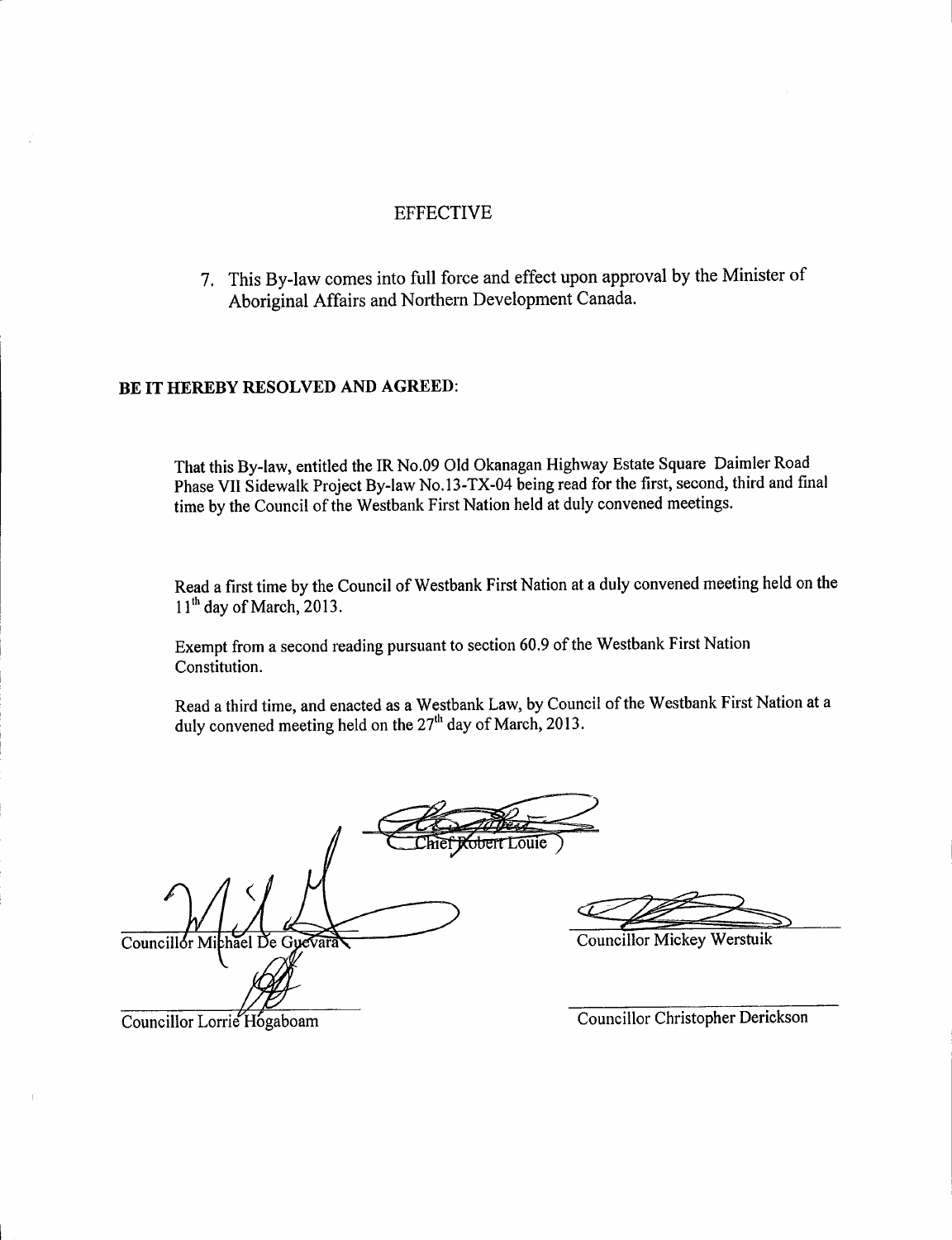## SCHEDULE "A"

| <b>BUDGET FOR PROPOSED IR NO.09 OLD</b><br>OKANAGAN HIGHWAY ESTATE SQUARE<br>DAIMLER ROAD PHASE VII SIDEWALK<br>PROJECT 13-TX-04 | <b>COST</b>                                                  | <b>FUNDING SOURCE</b>                                         |
|----------------------------------------------------------------------------------------------------------------------------------|--------------------------------------------------------------|---------------------------------------------------------------|
| Engineering – Design, Tender and Construction Costs<br>Geo Tech<br>Contingency                                                   | \$675,005.00<br>15,000.00<br>\$<br>60,000.00<br>\$750,000.00 | WFN, Local<br><b>Government Services</b><br>(LGS)<br>WFN, LGS |
| <b>TOTAL</b>                                                                                                                     | \$750,000.00                                                 | WFN, LGS                                                      |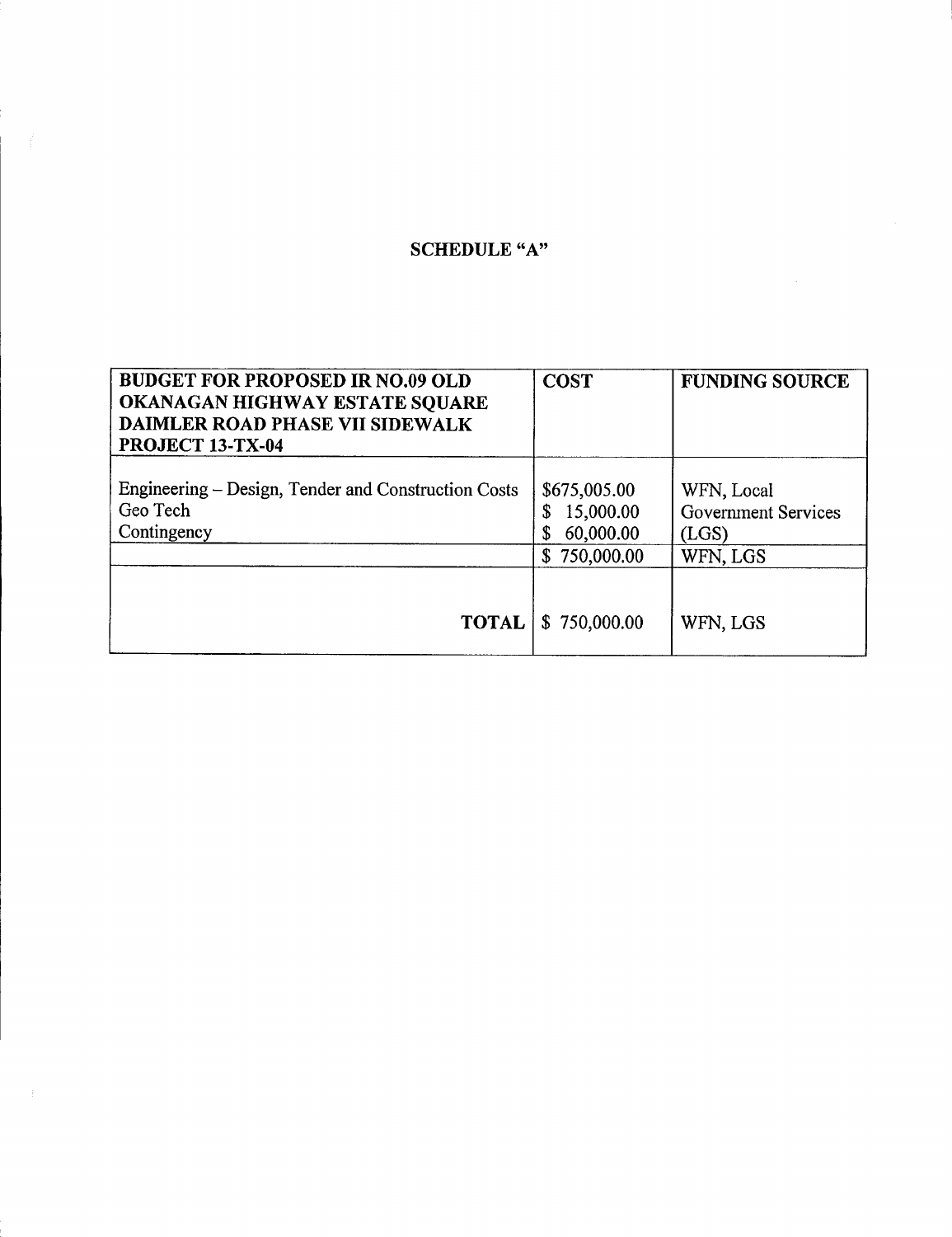

stqa?k<sup>w</sup>iníw`t Westbank First Nation<br>*Cospecify*: Leadarship.  $\mathbb{R}^d$ .

#### Minutes ADVISORY COUNCIL s?aslásq'et, pəck†tán / Tuesday, Marci 12, 2013

| <b>MOTION</b> | MOVED BY A. MANZER<br><b>Seconded by G. Couch</b><br>THAT the Advisory Council hereby recommends approval of<br>the Westbank First Nation IR No. 9 Old Okanagan Highway<br>Estate Square Daimler Road Phase VII Sidewalk Project<br>Capital Expenditure Bylaw 13-TX-04 in the amount of up to<br>\$750,000.<br><b>CARRIED</b> |
|---------------|-------------------------------------------------------------------------------------------------------------------------------------------------------------------------------------------------------------------------------------------------------------------------------------------------------------------------------|
|               | IR No. 9 Elk Road, Phase VIII - 13-TX-06<br>(Staff Report to Council from E. Jack dated March 7,<br>2013 is attached to these minutes as Exhibit "I.")                                                                                                                                                                        |
| D. Brown      | Overviewed the project associated with the staff report with<br>the Advisory Council.                                                                                                                                                                                                                                         |
| <b>MOTION</b> | MOVED BY G. COUCH<br>Seconded by L. Teichgraber<br>THAT the Advisory Council hereby recommends approval of<br>the Westbank First Nation IR No. 9 Elk Road Phase III<br>Sidewalk Project Capital Expenditure Bylaw 13-TX-05 in the<br>amount of up to \$250,000.<br><b>CARRIED</b>                                             |
|               | Grouse Road, Phase IX - 13-LRL-01<br>(Staff Report to Council from E. Jack dated March 8,<br>2013 is attached to these minutes as Exhibit "J.")                                                                                                                                                                               |
| D. Brown      | Overviewed the project associated with the staff report with<br>the Advisory Council.                                                                                                                                                                                                                                         |
| <b>MOTION</b> | MOVED BY A. MANZER<br>Seconded by G. Couch<br>THAT the Advisory Council hereby recommends approval of<br>the Westbank First Nation IR No. 9 Grouse Road Phase IX<br>Sidewalk Capital Project Local Revenue Law 13-LRL-01 in<br>the amount of up to \$650,000.<br><b>CARRIED</b>                                               |
| Staff left:   | D. Brown left the meeting.<br>WFN Expenditure Bylaw Annual Budget 2013 - 13-TX-<br>01<br>(WFN Bylaw No. 13-TX-01 is attached to these<br>minutes as Exhibit "K.")                                                                                                                                                             |
| E. Jack       | Overviewed the bylaw with the Advisory Council.                                                                                                                                                                                                                                                                               |